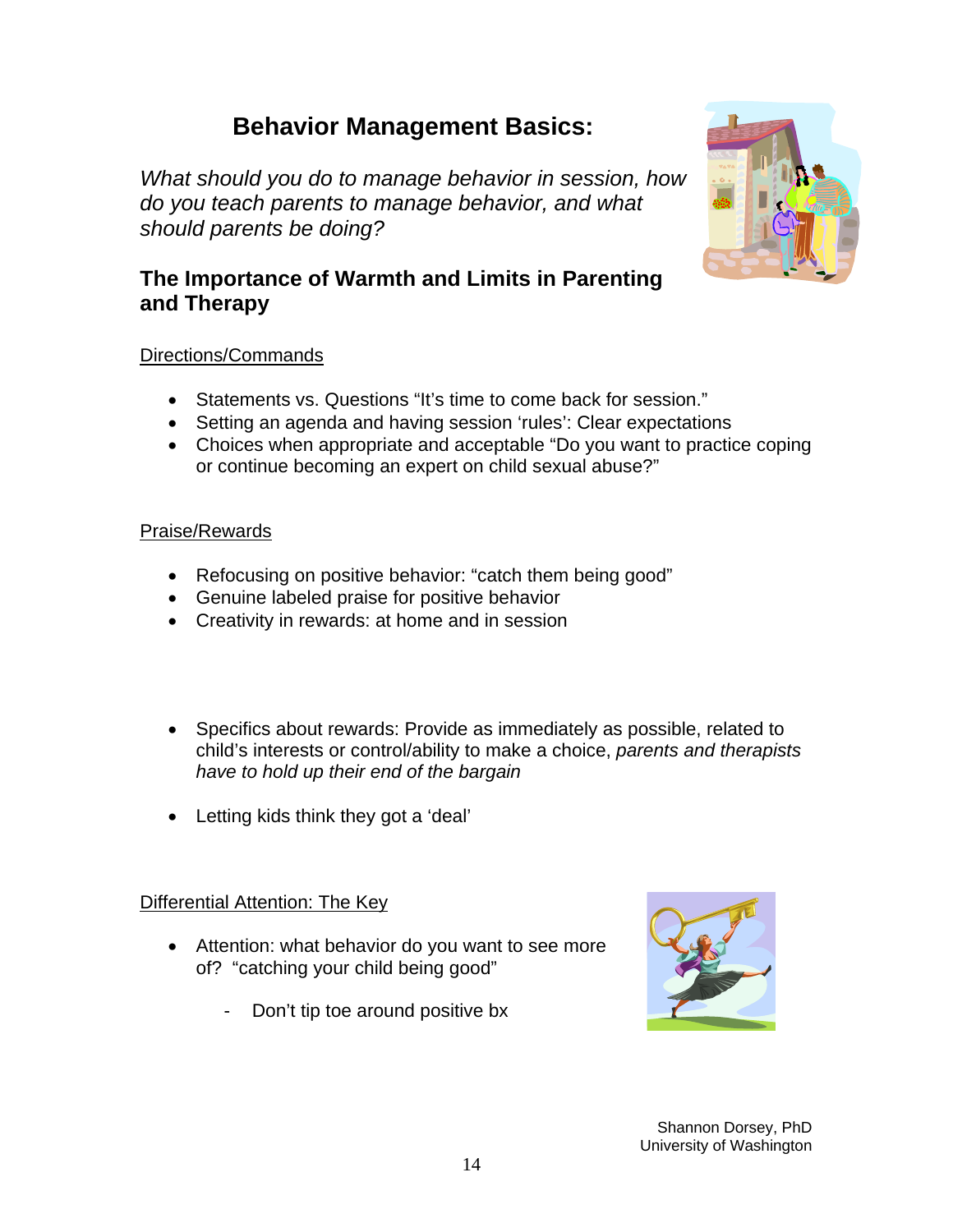- Ignoring: what behavior do you want to decrease/get rid of?
- How do you ignore a behavior? *Active Ignoring*
	- Inadvertent reinforcement of (the dreaded) Staying in the Waiting Room, Tantrums, & Power Struggles
- What behaviors *can* you ignore?
- What behaviors *can't* you ignore?

#### **Consequences**

- Natural/Logical Consequences
	- many natural consequences are not appropriate (e.g., "You need to look both ways before you cross the street.")
	- logical consequences are very effective, because they are related to the behavior
- Privilege Removal: **Creativity** in thinking about privileges for different age groups; parent has to have **'control'** of the privilege
	- Young kids
	- Adolescents
- How does privilege removal *work*?
	- Remove privileges 1 at a time; for a limited period of time (1 day,  $\frac{1}{2}$ ) a day, 1 weekend day); getting the privilege **back** is what changes the behavior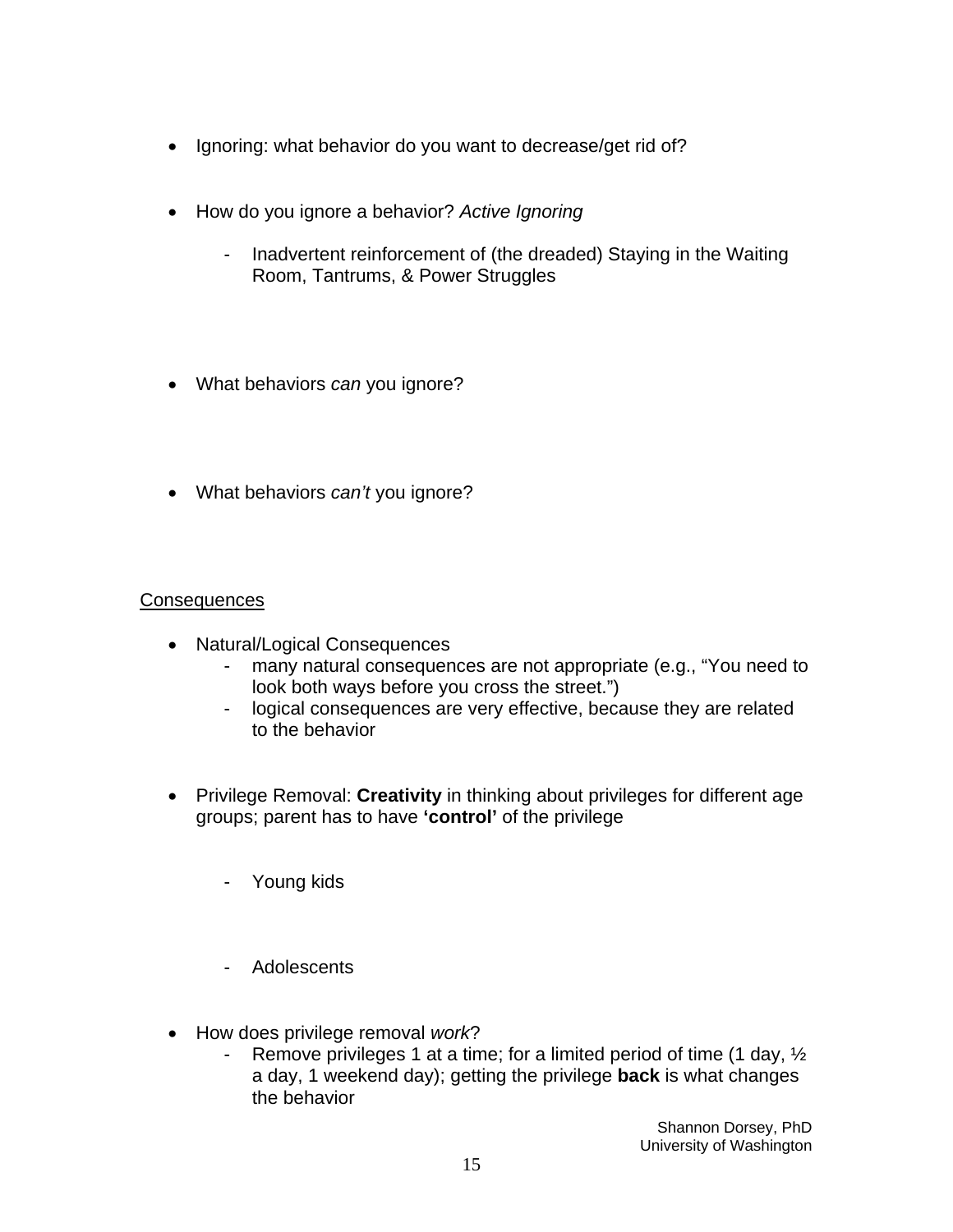- Not punishment: changing behavior
- Parents often want punishment: So, how do you convince them of what they view as 'getting off easy?"
	- 1. Combating wanting to remove everything
	- You need something left for kids to lose: "What will you do if he hits his brother again, that same day?"
	- What do kids do when they have all their prosocial/occupying activities removed? What is left to do?
	- 2. Combating limited periods of time
	- "Can you stick to/make sure he doesn't watch any TV for a month?"
	- "If he watches TV during that period, what does that mean?"
	- "Kids view a month as a lifetime…(relate to their experiences as a kid), so where's the motivation to change behavior—I'll never get to watch TV."
	- 3. Why getting the privilege **back** changes behavior
	- Child "No way are you taking my game boy again!" We don't like to lose what we already have

- Time Out: Best for young children  $(2 7)$ 
	- T.O. essentials: a backup for refusal to stay in the time out chair; the child has to comply/complete the task after getting out of T.O.
	- What are potential backups?
	- What happens if kids won't complete task/comply?
	- Parents have to use active ignoring while child is in T.O.
- Work Chores: Good consequence, but parents need to have relative control of child's behavior to use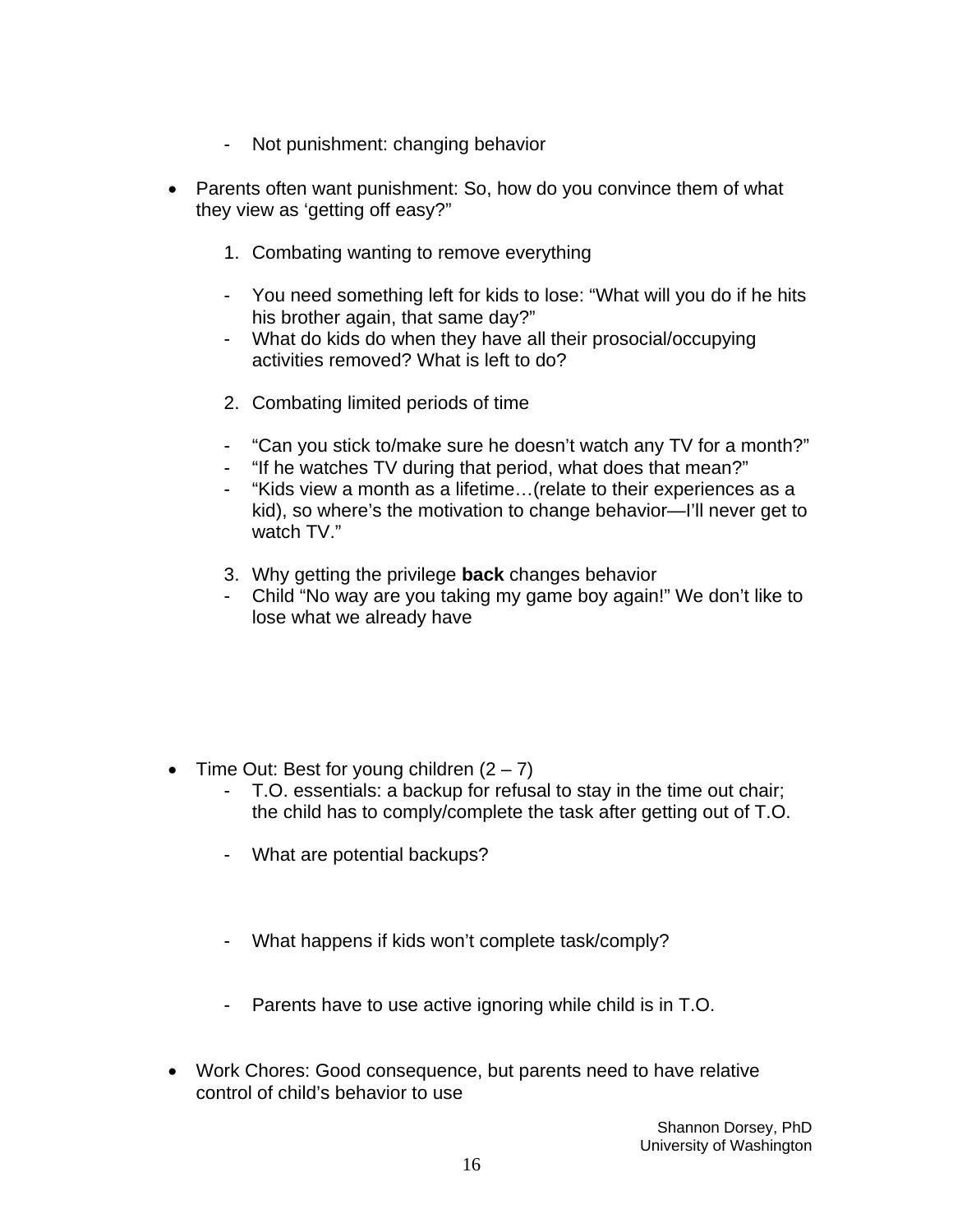-work chores—purposeful tasks, time-limited (5-20 minutes); not usual chores

## Discipline vs. Teaching: Timing

• Both discipline and teaching are important; however, when implementing discipline, NOT the time to teach



• Parents can teach after child has calmed down, or at a neutral time: PCIT example: We teach kids T.O. *before* noncompliance

#### Avoiding Power Struggles

- Broken Record: Repeating/sticking with the original command regardless of the child's excuse "having your blinders on, not getting off track"
- Using Deflectors: Nevertheless, the rule is..., exit and wait,
- Using analogies: "They have a lasso…; "They are pushing your buttons…" "Don't let them get your goat…; "They are throwing out that line, reeling you in…."
	- Having parents identify their buttons; button pushing handouts
- Reframing disrespect as "attitude" or button pushing